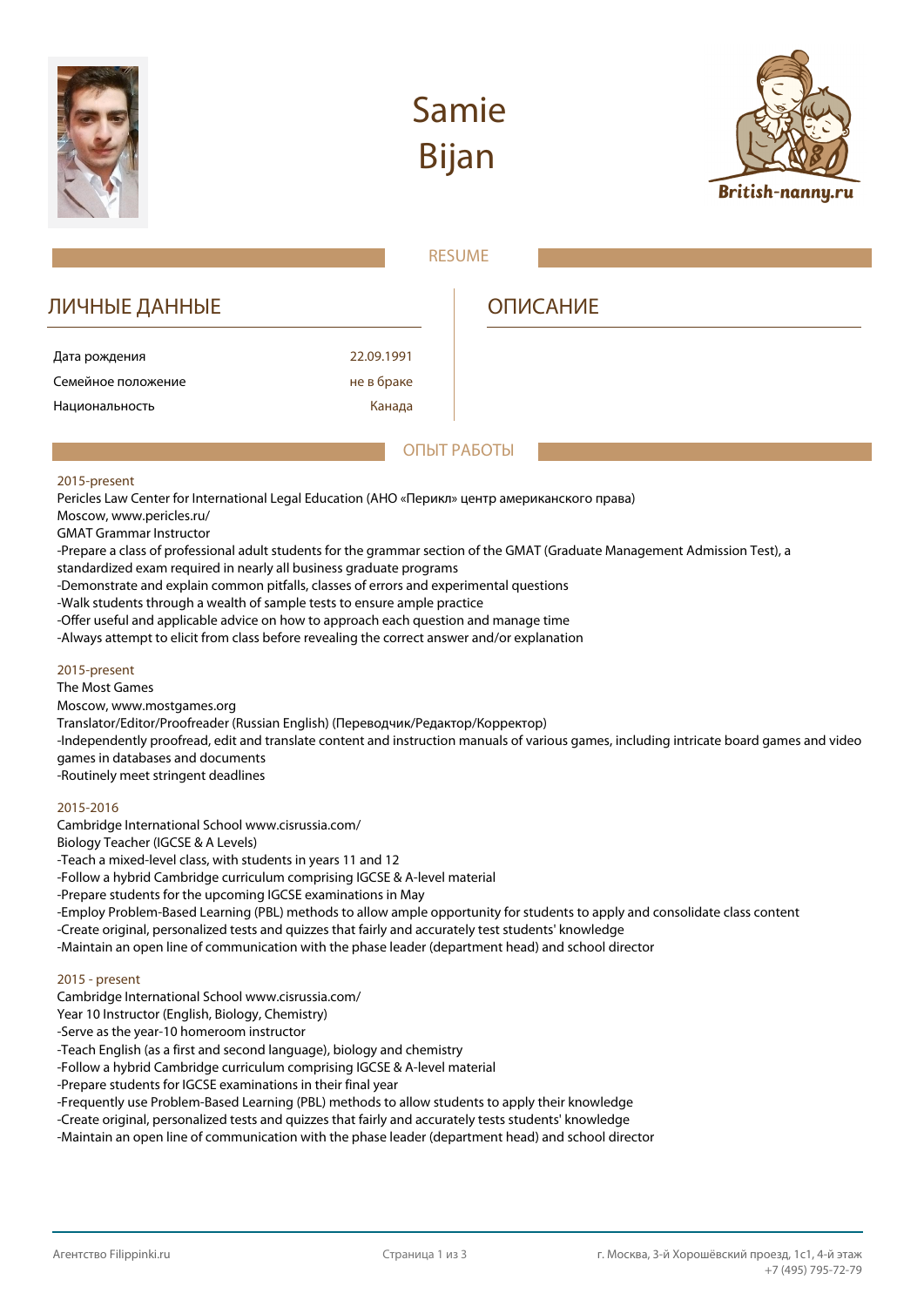### 2013-2016

Self-Employed Moscow

Teacher of English & IELTS/Преподаватель английского языка и IELTS русскоговорящим

-Prepare and run classes customized to meet the needs of Russian speakers of all stripes (ages 5-50+) in person and over Skype

-Lessons range from 60-120 minutes in length

-Employ a unique blend of CELTA-endorsed and communicative approaches to teaching

-Tutor, test and give students useful tips for passing the IELTS

-Invoke knowledge of Russian to explain complex grammatical structures and vocabulary

-Assign, review (with the student) and evaluate all homework

-Intuitively familiar with mistakes Russian speakers make in all aspects of English, including grammar, pronunciation and form (обширный опыт исправления часто совершаемых русскоговорящими ошибок)

### 2015

Cambridge International School www.cisrussia.com/

Year 4 Instructor

-Taught and headed a class of 20 pupils between 7 and 9 years of age

-Followed the Cambridge international curriculum and scheme of work for English, Mathematics, Science, History and Geography, adding own modifications to tailor class material according to student needs

-Employed a wide range of learning aids and tools to apply and strengthen their knowledge, including audiovisual material and interactive educational games

-Coordinated with Russian-program instructors to synchronize topics and ideas covered in class and avoid unnecessary repetition and overlap

-Maintained an open line of communication with the phase leader (primary school head teacher) and school director

### 2015

Wall Street Institute Moscow, www.wsirussia.ru/

Service Manager

-Hired, trained and supervised all receptionists, bilingual and native teachers

-Created dynamic, modular schedules for all staff members, maximizing students' options and giving staff some flexibility in selecting their hours of work

-Stepped in routinely as a replacement for any ill or absent service staff member

-Worked with the centre director in discussing sales, contracts, renewals and referrals

-Addressed client grievances in both Russian and English, maintaining a high monthly student retention (contract renewal) rate

-Worked simultaneously in two databases (SDS and CRM), managing and synchronizing data between them

-Continued to fulfill all duties and responsibilities as a native teacher

\_\_\_\_\_\_\_\_\_\_\_\_\_\_\_\_\_\_\_\_\_\_\_\_\_\_\_\_\_\_\_\_\_\_\_\_\_\_\_\_\_\_\_\_\_\_\_\_\_\_\_\_\_

Wall Street Institute

Moscow, www.wsirussia.ru/

Native English Teacher

-Ran personalized classes for students of all levels, from survival to mastery

-Organized complementary classes, supplementary material

-Led and prepare all original material for social clubs, where students discuss, debate and complete creative activities about a variety of topics, depending on their level of proficiency

-Tracked students' progress via personal meetings and using the school SDS database

### 2010-2012

Self-Employed (Canada)

Tutor of English

-Tutored a pair of young Canadian children (on a one-on-one basis) in English

-Led them thoroughly through each lesson in their textbooks

-Assigned, reviewed and graded original supplementary material to address weaknesses

#### 2008-2009

Thornlea Secondary School (Canada)

Teaching Assistant/Помощник преподавателя (японского языка)

-Regularly substituted for teacher to lead mini-lessons for students during class time

-Graded all assignments

-Comprehensively answered any questions before, during and after class

# ОБРАЗОВАНИЕ

## 2014

University of Cambridge

English, Теория и методика преподавания иностранных языков и культур (CELTA)